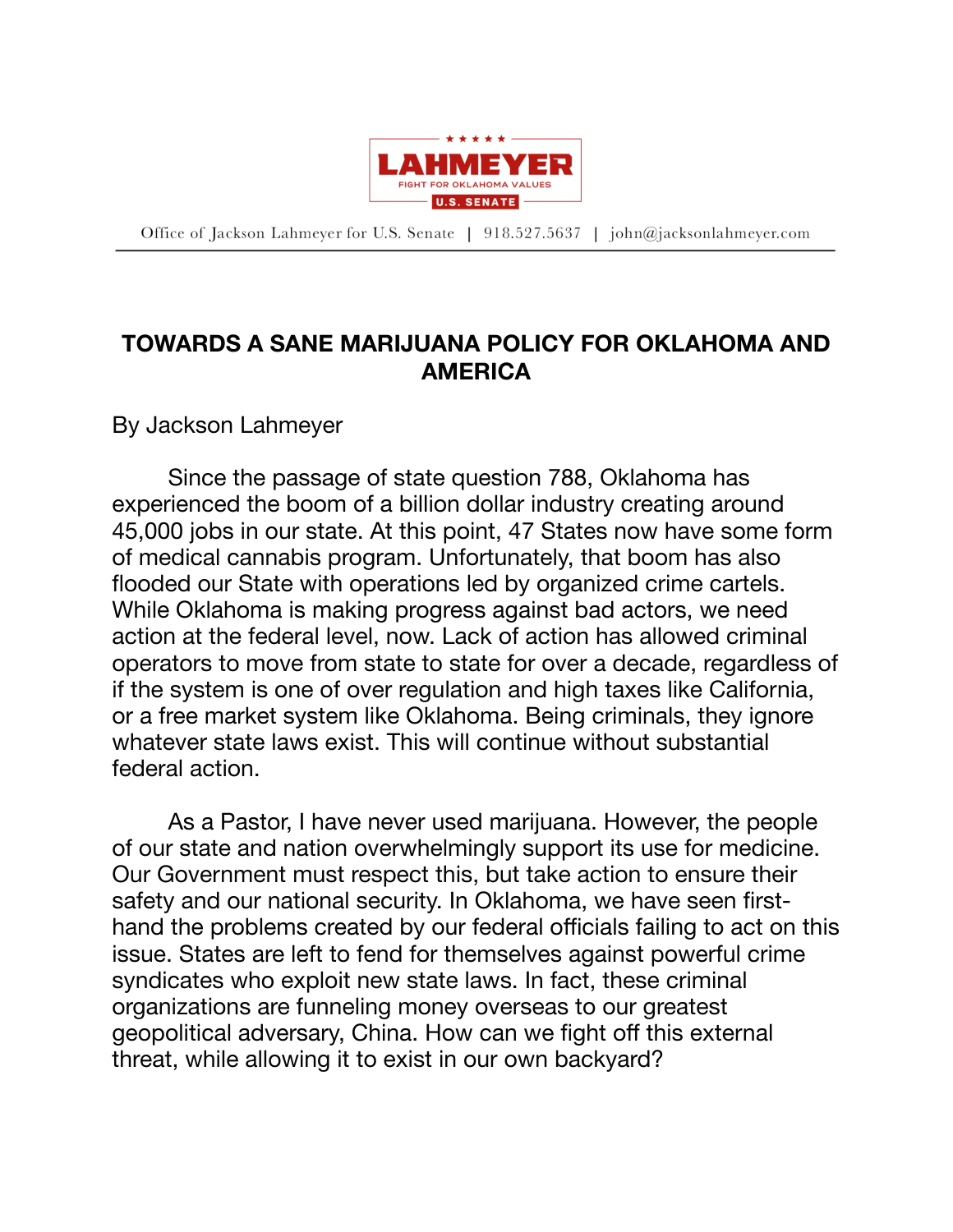

Office of Jackson Lahmeyer for U.S. Senate | 918.527.5637 | john@jacksonlahmeyer.com

Beyond this clear and present danger, there are other real issues with marijuana that must be addressed immediately. Legitimate businesses are denied access to banking, this forces them to deal mostly in cash making them targets for robbery and murder. Businesses should also be allowed to deduct normal expenses in tax filings, which is currently disallowed. This increases their costs making them less competitive against illicit market forces. People are forced to be dependent on big pharma for health issues that may be better treated with plant based medicine. We need federal action that respects a state's right to govern its own program, doesn't overburden business or consumers with costs and fees, and provides resources to take action against the bad actors. There is actually precedent for this at the federal level.

In 2018, the Farm Bill legalized production of Industrial Hemp. Both hemp and marijuana are the same plant, cannabis. The difference is a legal definition, hemp is cannabis grown with less than 0.3% THC and marijuana is cannabis grown with more than 0.3% THC. Failure by the current administration has allowed for hemp to be concentrated into marijuana after being grown and legally sold online in all 50 states. We need to move swiftly to address cannabis policy as a whole. Nothing less than national security and public safety are on the line.

My opponent, James Lankford, fought hard for SQ788, the Medical Marijuana Legalization Initiative, to be rejected by the people of Oklahoma. In fact, Lankford WENT ON RECORD with his thoughts of what a medical marijuana program in Oklahoma would do to our State. None of the wise prognostications of Mr. Lankford have come